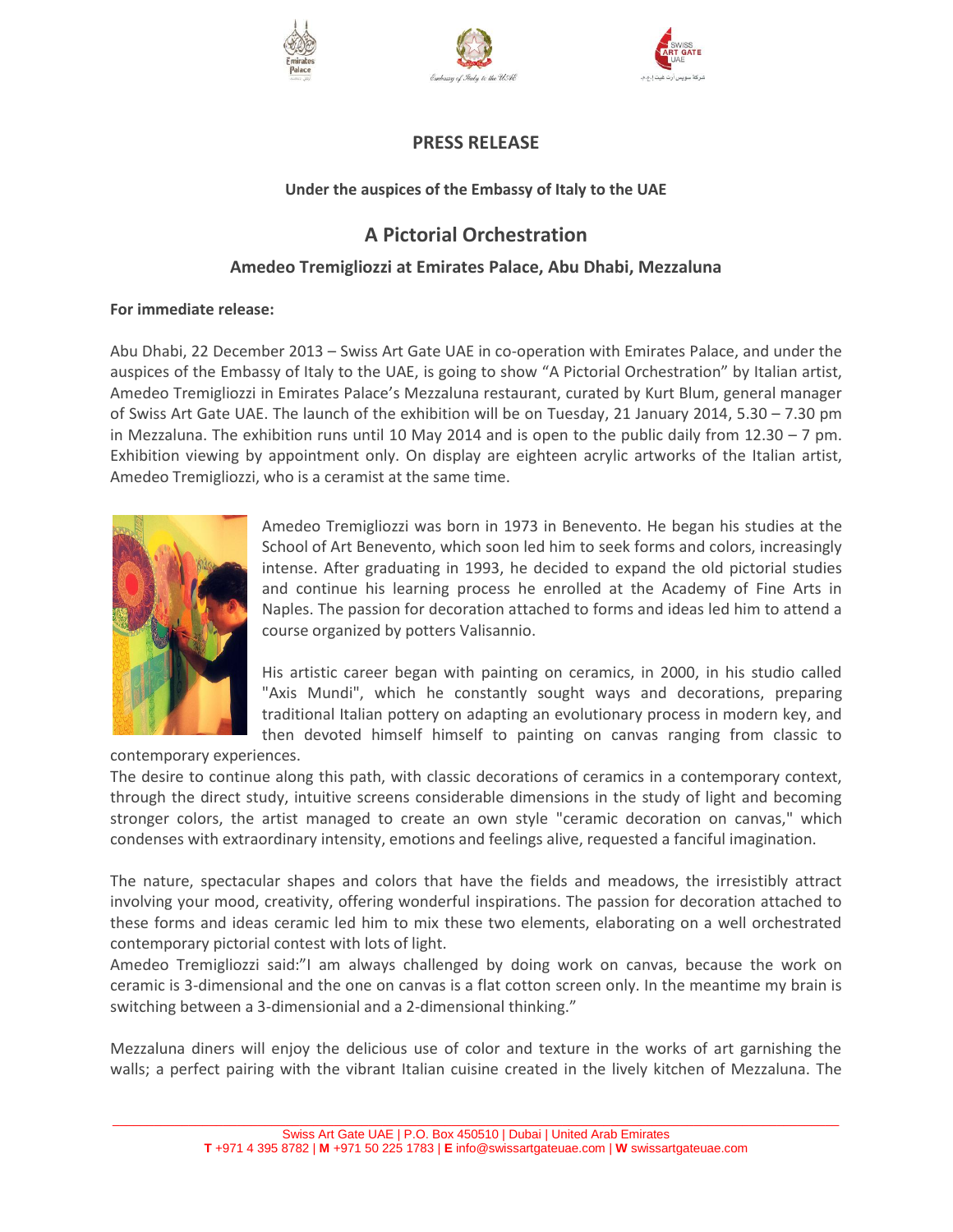

restaurant in the iconic Emirates Palace offers the ideal venue to display such a delectable collection of artwork.

C Schwed



--- ENDS ---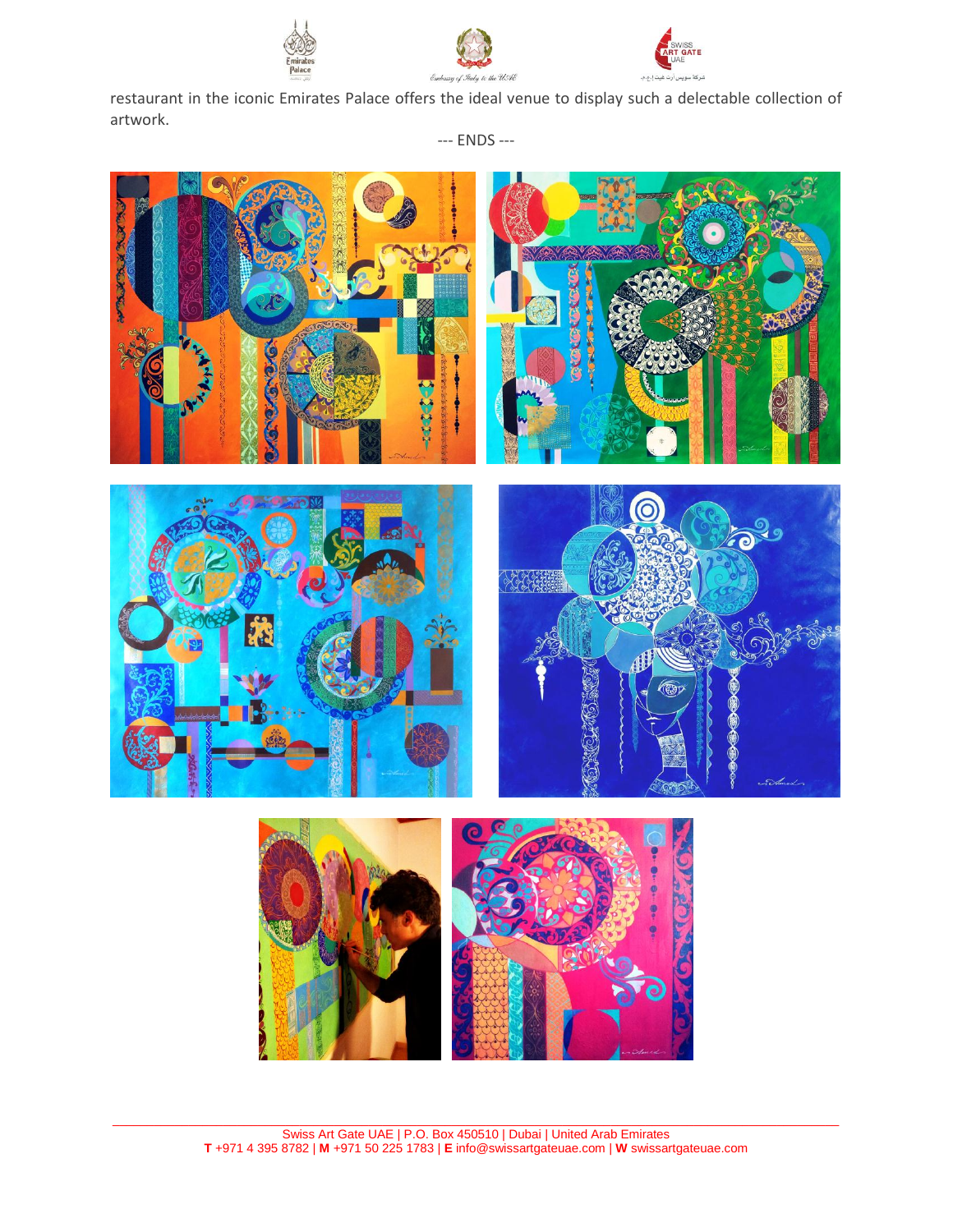





#### **Interview with Amedeo Tremigliozzi**

#### **Questions: Amedeo Tremigliozzi**

1. What sparked your interest in art?

Ever since I was a child I always had an aptitude and propensity for drawing. Sometimes I lay for hours staring at the trees and the animals noticing the colors and shadows .

- 2. You artworks for the Emirates Palace are very decorative. Where do you take the form / shapes / ornaments from? Are there any symbols behind a single ornament? My inspiration was born with ceramic decorations that I produced for over 10 years in my studio and in other laboratories . The approach to painting was almost automatic, when I begin a work is like going on a trip , I consider my creations the works of a composer who appeals to emotions as producing their albums . When you look at my paintings, most of the times there are feelings and meanings hidden in the background .
- 3. You work as a painter as well as a ceramist. Can you please tell us more exactly about the ceramic work? I got this beautiful art in 1997 while attending to a specialization course . I was fascinated by the idea that natural elements ( earth, water and fire) can giving life to a resistant and delicate object such as majolica . The life and intense colors of it embraced by fire is wonderful. What excites me most are the traits that are printed in clay and after 24 hours of waiting for the burning object, big surprise !
- 4. Can you tell us more about your feelings and expressions, when you start with a project like the exhibition in Mezzaluna with the title A Pictorial Orchestration? My goal is to create a relationship with the viewer through my decor , to convey a sense of well -being and joy in my work , take the negativity and lead towards thoughts of light , just like a spiritual journey .
- 5. What would you call as your best muse, your perfect inspiration to bring out the best in you? What is your inspiration?

What is happening politically in Italy and in the world affects my art , I see the suffering , the despair of people. That way I always push myself to prophetic look into a better future .

6. Who is your favorite artist or designer and why? I'm influenced by so many artists, but I would like to highlight Nino Caruso as a sculptor. I really like Jean - Michel Basquiat as well, because he worked with interesting themes and intense colors .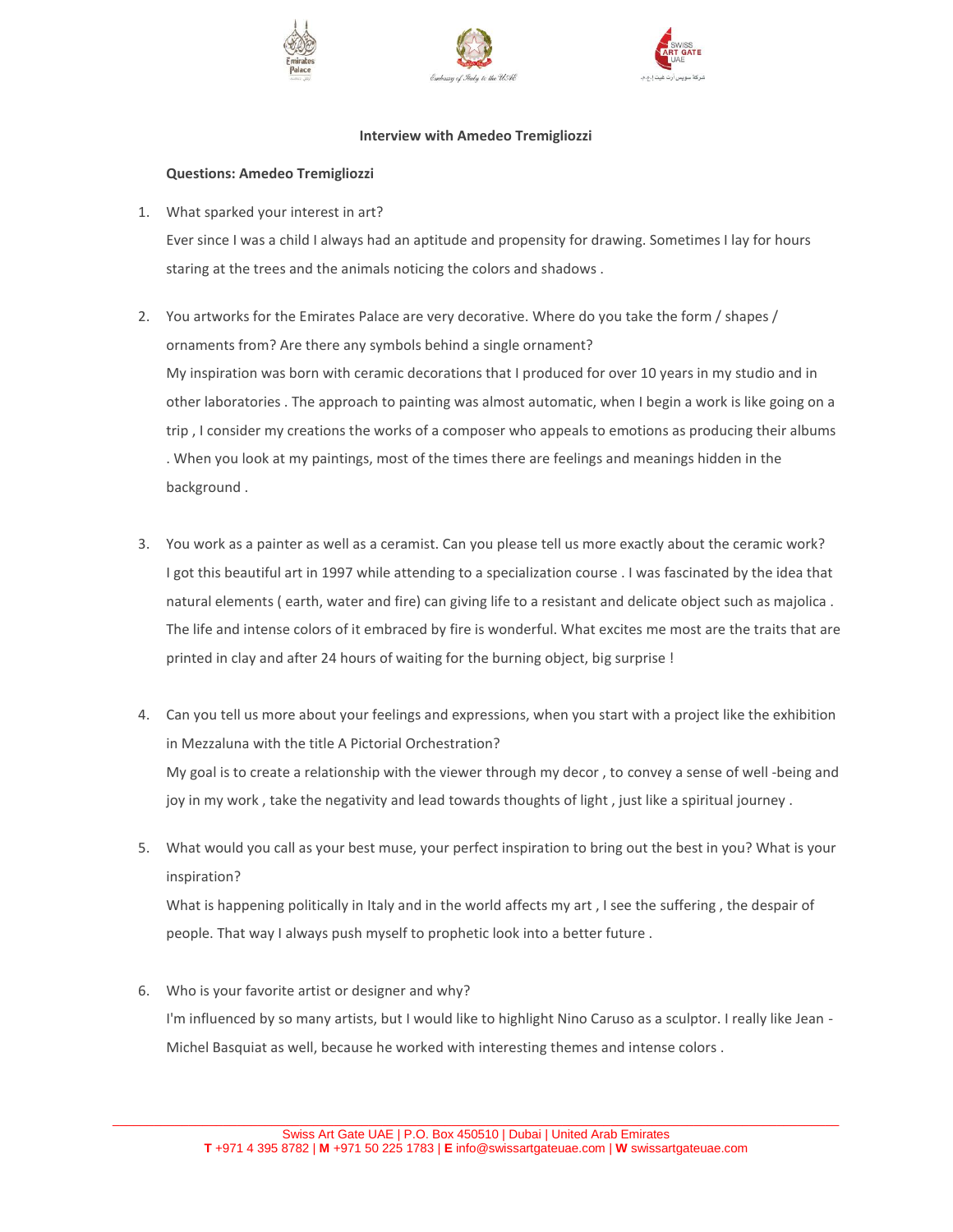





7. Do you remember your first artwork?

Sometimes I happened to go to someone 's house and watch a pice of art that I made, and I lost count of how many times this people didn't know that that work was mine.

8. What are the challenges by working on ceramic work, and what, when you transfer the ornaments on paintings?

In ceramics is almost impossible to delete a decoration , this helps me so much in the contemporary painting process because I almost don't have to change the work

9. What is the biggest motivating factor in your life today and why?

My biggest influence is my family. I watch my kids running around the house, laughing and playing and it makes me think that that is the happiness with should be engraved in the heart of every human being .

10. Anything else you would like to add?

My best wishes and a happy and joyful life for everyone!

# **Info to the Editor:**

The Art Exhibition "A pictorial Orchestration" runs until 10 May 2014 at Emirates Palace, Abu Dhabi, Mezzaluna restaurant. Opening reception for the public on Tuesday, 21 January 2013, 5.30 to 7.30 pm.

**Exhibition information:** The exhibition will be open for visitors and guests of the Emirates Palace from 12.30 pm to 7 pm daily. Exhibition viewing by appointment only. For visits please send an SMS with name, date and time to Mr. Kurt Blum, +971 50 225 1783. For more information please view the website of [www.swissartgateuae.com](http://www.swissartgateuae.com/)

# **About Emirates Palace**

Located in the capital of the United Arab Emirates, the magnificent Emirates Palace is a national landmark and one of the most impressive hotels and conference venues ever built. The hotel hosts numerous arts events annually including performances for the Abu Dhabi Classics, Abu Dhabi Festival and the Abu Dhabi Art Fair.

# **Mezzaluna Restaurant**

Serenade your palate with rich Mediterranean culinary delights at the award winning "Mezzaluna", Venetian murals & motifs create the perfect ambiance for a truly Italian sensation. Mezzaluna offers indoor & outdoor dining options in addition to two private dining rooms accommodating up to 20 guests. The restaurant is located on ground level (1st floor) of the Palace with views of beach & marina.

# **Mezzaluna Reservation**

Lunch: from 12:30 to 15:00 Dinner: from 19:00 to 23:00 Location: Ground level/1st floor